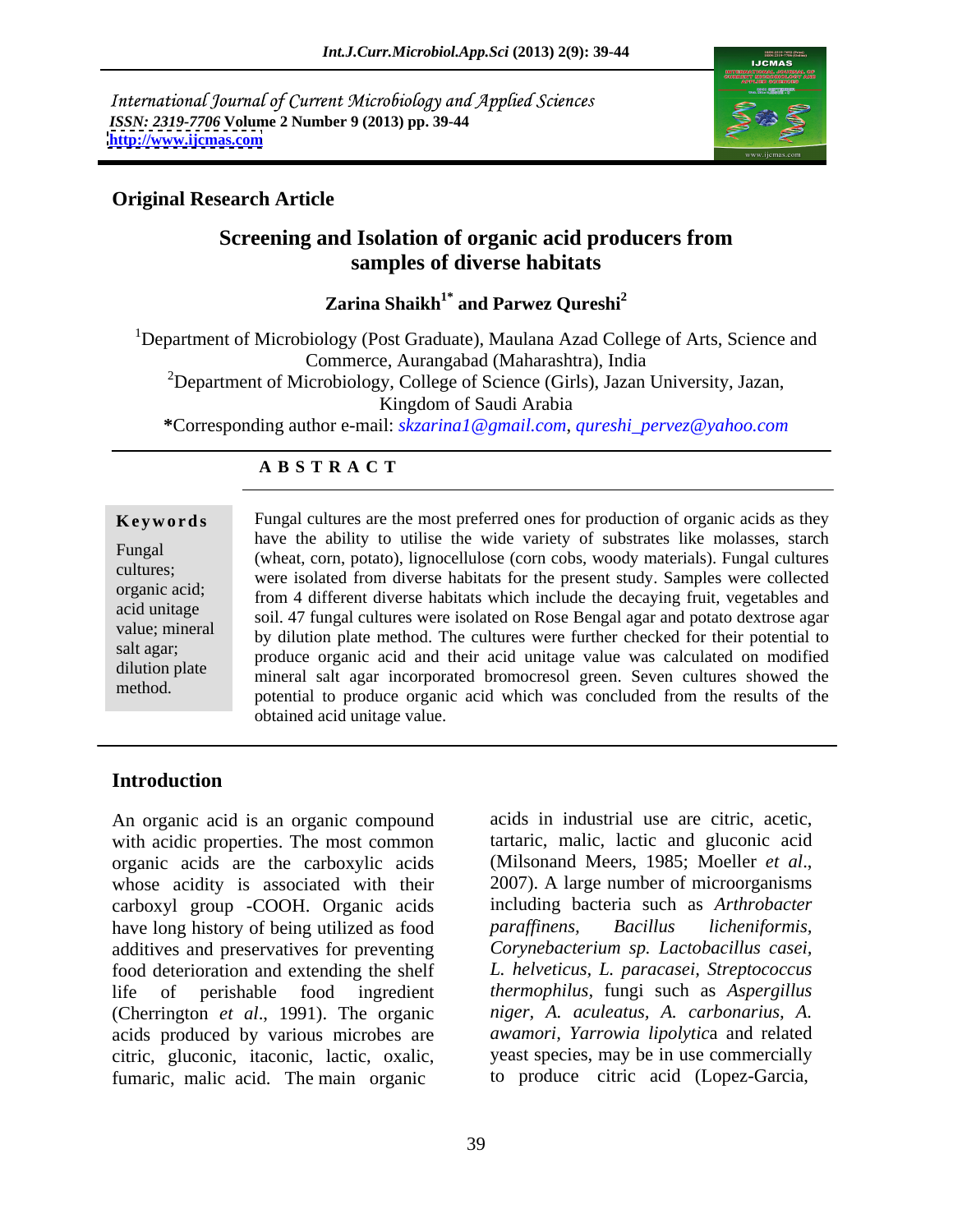2002). *A niger* produces gluconic*, A itaconicus* and *A terreus* produce itaconic acid, *Rhizopus oryzae ( syn arrhizus*), *Actinomucor* produces lactic acid*, <sup>A</sup> niger*, Mycorrhizae, plant pathogens produce oxalic acid, *R oryzae, Aspergillus flavus* produces malic acid, *Rhizopus nigricans,* Fungal isolates were made from decaying *Mucor, Cunninghamella*, *Circinella* soil, fruit and vegetable waste samples by species produces fumaric acid (Advances serial dilution agar plating method on in Fungal Biotechnology for Industry, Rose Bengal agar (Himedia) and Potato Agriculture, 2004) *Fusarium* spp. (Foster, 1949), *Aspergillus* spp.( Bercovitz *et al*., 1990), and *Penicillium simplicissimum* (Gallmetzer *et al*., 2002) are known to isolates were selected and purified by produce and secrete succinic acid. Fungus can be easily isolated from various habitats like soil, decaying fruit and vegetables or decaying vegetation. Hence samples were obtained from diverse Isolated cultures were subjected for habitats so as to get a wide variety of screening of organic acid production by fungi. Screening and isolation of organic determining the acid unitage (AU) values**.** acid producing fungi is being done so as to A loopful of fungal spore solution was further carry out the study of lactic acid inoculated on petriplates containing production by the isolated fungi. mineral agar acid indicator medium as

decaying soils of various locations and partially decomposed vegetable and fruit waste from nearby areas of local markets of Aurangabad (Maharashtra), India. It is at an altitude of approximately 513 meters above the sea level. The exact location of the city is  $19^{\circ}$  53' 47" North and  $75^{\circ}$  23' 54" East. All the samples were collected in the month of June i.e. during rainy season so as to get good decomposed samples.

Samples were collected using aseptic sterilized by rinsing with 70 % alcohol and were immediately transported to laboratory and stored at  $4^{\circ}$ C in the  ${}^{0}C$  in the refrigerator.

### **Isolation of Fungi**

dextrose agar (Himedia) plates in triplicates. Based on predominance and distinct morphological properties fungal repeated subculturing and streak plating.

### **Screening for Organic Acid Production**

**Materials and Methods** slight modifications and incubated for five **Study Area** around the mycelial growth. The medium<br>used was as described by (Park *et al.*, Samples were aseptically collected from 1998) and contained  $(g/1)$ : Glucose inoculated on petriplates containing described (Sunstornsuk *et al*., 1994) with days for the formation of yellow zone around the mycelial growth. The medium used was as described by (Park *et al*., 1998) and contained (g/l) : Glucose 120,(NH4)2SO4 3.02, MgSO4.7H2O 0.25, ZnSO<sub>4</sub>.7H<sub>2</sub>O 0.04, KH<sub>2</sub>PO<sub>4</sub> 0.15, Agar 20, bromocresol green 0.2, Triton X-100 1.5 ml/l in distilled water (pH 5.5). Acid unitage (AU) value of the colonies were determined by dividing the diameter of the yellow zone by the diameter of the colonies. The colonies having notable acid unitage values were picked up and stored at  $4^{\circ}$  C on PDA slants. at  $4^0$  C on PDA slants.

# **Sample Collection Identification of Fungal Isolates**

zipped polythene bags previously of organic and production was sucared The fungal isolate with significant levels of organic acid production was streaked aseptically on Potato dextrose agar plates,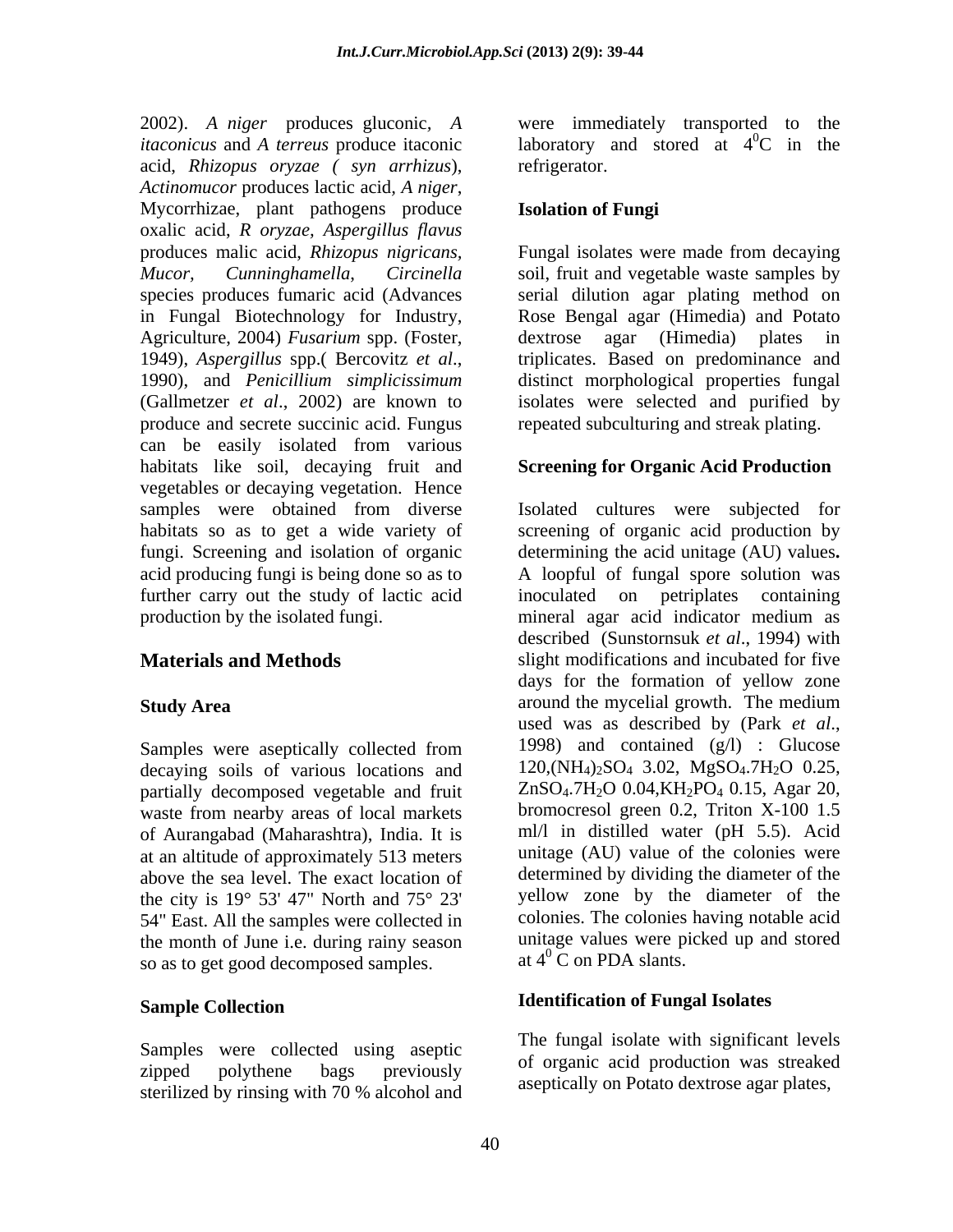**Table.1** Colony characteristics of cultures on potato dextrose agar after five (5) days of incubation at  $30^{\circ}$ C.

| Sr.      | <b>Sample</b>           | <b>Source of</b>      | <b>Obverse</b>                                                                          | <b>Reverse</b>               |
|----------|-------------------------|-----------------------|-----------------------------------------------------------------------------------------|------------------------------|
| No.      | Location                | Microorganism         | <b>Side</b>                                                                             | <b>Side</b>                  |
|          |                         |                       |                                                                                         |                              |
|          |                         | Lady's finger         | Compact, greyish-white, fluffy                                                          | Black                        |
|          |                         | <b>Green Chillies</b> | Dark green, compact, white                                                              | White                        |
|          |                         |                       | margin                                                                                  |                              |
|          |                         | Capsicum              | Small white, compact, green tinge   Brown                                               |                              |
|          | Local Market-1   Tomato |                       | Dull green with brown centre,                                                           | Centre                       |
|          | Shahgunj                |                       | Compact, white margin                                                                   | brown,                       |
|          |                         |                       |                                                                                         | Margin white                 |
|          |                         | Pomegranate           | Small, compact, dirty green with                                                        | Dark brown                   |
|          |                         |                       | Brown centre                                                                            |                              |
|          |                         | Beans                 | Faint green, fluffy, loose                                                              | Light brown<br>Light brown   |
|          |                         | Lady's finger         | Confluent faint green, fluffy                                                           |                              |
|          |                         | <b>Green Chillies</b> | Black                                                                                   | White                        |
| $\Omega$ | Local Market-2          | Capsicum              | White, fluffy                                                                           | Black                        |
|          | Aurangpura              | Tomato                | White cottony with compact centre                                                       | White with                   |
|          |                         |                       |                                                                                         | <b>Brown centre</b><br>White |
|          |                         | Pomegranate           | White cottony<br>White cottony                                                          | White                        |
|          |                         | Beans                 |                                                                                         | Black                        |
|          |                         |                       | Greyish black with dull green<br>Centre, fluffy, white margin                           |                              |
|          |                         |                       | Confluent white cottony growth                                                          | White                        |
|          | Himayat Bagh Soil       |                       | White cottony, fluffy                                                                   | White                        |
|          |                         |                       | Yellow loose hyphae                                                                     | White                        |
|          |                         |                       | White cottony, black spores                                                             | White                        |
|          |                         |                       | White cottony                                                                           | White                        |
|          |                         |                       | White cottony                                                                           | White                        |
|          |                         |                       | White cottony                                                                           | <b>White</b>                 |
|          |                         |                       | Greyish blue, slightly raised                                                           | White                        |
|          |                         |                       | Dirty green, flat                                                                       | Black                        |
|          |                         |                       | White, flat, white spores                                                               | White                        |
|          |                         |                       | Greyish green, central part fluffy                                                      | Black                        |
|          |                         |                       | White cottony                                                                           | Light Brown                  |
|          |                         |                       | Salim Ali Lake   Decaying Soil-1 $\sqrt{\text{Dirty} \text{ white}}$ , raised and dense | Black                        |
|          |                         |                       | central part, filamentous mycelia                                                       |                              |
|          |                         |                       | at periphery                                                                            |                              |
|          |                         |                       | Rusty brown spores                                                                      | Black                        |
|          |                         |                       | Yellow                                                                                  | Black                        |
|          |                         |                       | Central green, surrounded by                                                            | <b>Black</b>                 |
|          |                         |                       | yellow                                                                                  |                              |
|          |                         |                       | and green circular arrangement                                                          |                              |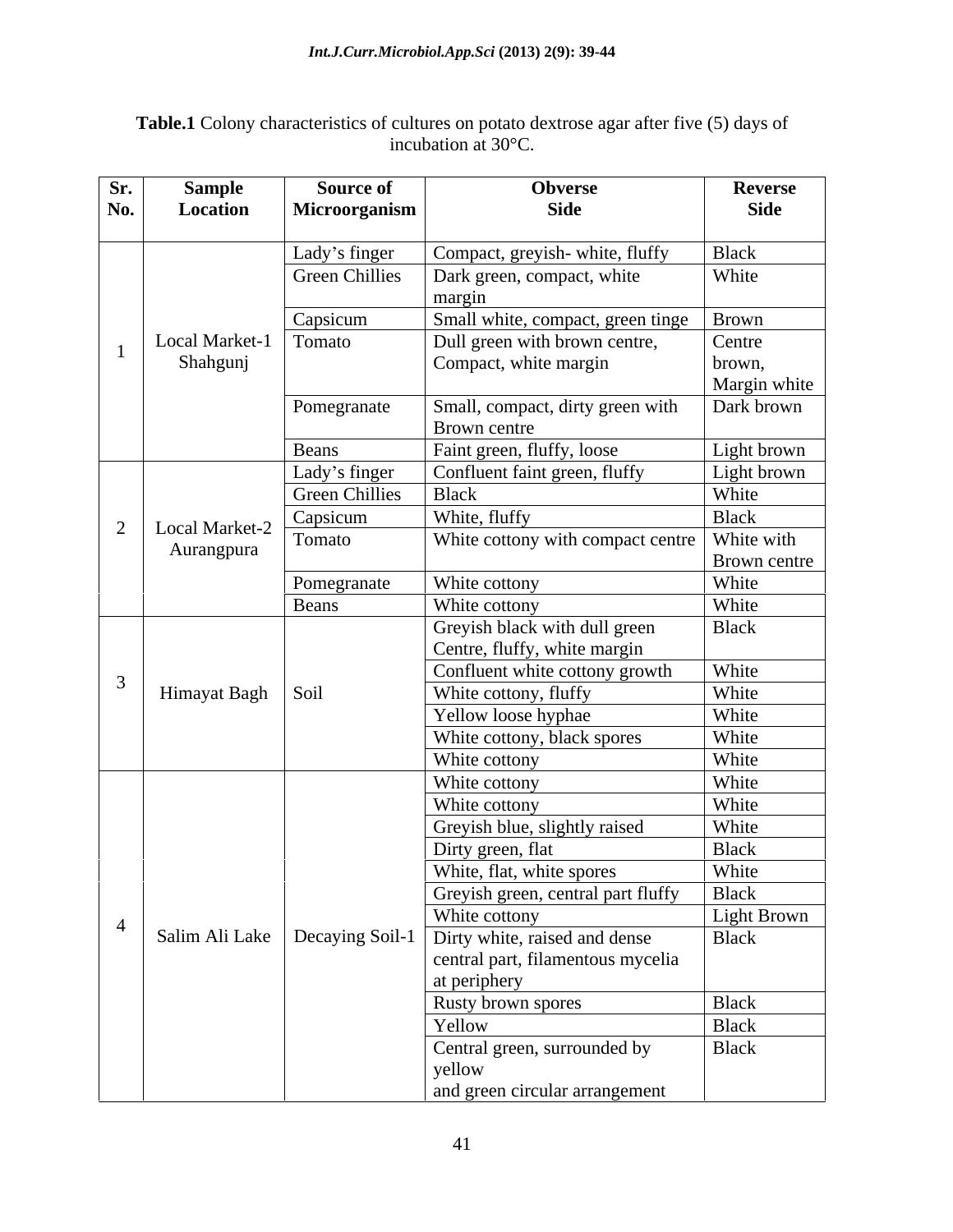|                 | White cottony                                                             | Light Brown  |  |  |  |  |
|-----------------|---------------------------------------------------------------------------|--------------|--|--|--|--|
|                 | Green mat                                                                 | Black        |  |  |  |  |
|                 | Greyish brown, wrinkled, raised                                           | Black        |  |  |  |  |
|                 | in the centre                                                             |              |  |  |  |  |
|                 | Green mat                                                                 | Black        |  |  |  |  |
|                 | <b>Black</b>                                                              | Black        |  |  |  |  |
|                 | White, wrinkled central part raised   Black<br>with filamentous periphery |              |  |  |  |  |
|                 | White cottony                                                             | White        |  |  |  |  |
|                 | White cottony                                                             | Black        |  |  |  |  |
|                 | Faint brown                                                               | Faint brown  |  |  |  |  |
|                 | Fluorescent yellow                                                        | Dirty black  |  |  |  |  |
|                 | Green cottony                                                             | Black        |  |  |  |  |
|                 | Yellow                                                                    | White with   |  |  |  |  |
| Decaying Soil-2 |                                                                           | Black centre |  |  |  |  |
|                 | White cottony                                                             | Black        |  |  |  |  |
|                 | White cottony                                                             | Black        |  |  |  |  |
|                 | Faint coffee brown                                                        | Black        |  |  |  |  |
|                 | Very small, white cottony                                                 | Light brown  |  |  |  |  |
|                 | Greenish grey                                                             | Black        |  |  |  |  |
|                 | <b>Black</b>                                                              | Light black  |  |  |  |  |

### **Table.2** Acid unitage values of isolated fungal strains after five (5) days of incubation on mineral salt medium mineral salt medium

| <b>Cultures</b> | Zone diameter         | Zone diameter       | <b>Acid Unitage</b> |
|-----------------|-----------------------|---------------------|---------------------|
| <b>Used</b>     | (mm) of fungal colony | (mm) of yellow halo | Value (AU)          |
|                 |                       | 46                  | 03.06               |
|                 | 09                    | 31                  | 03.44               |
|                 |                       | 42                  | 03.23               |
|                 | 18                    | 59                  | 03.27               |
|                 | 06                    | 23                  | 03.83               |
| n               | 08                    | 35                  | 04.37               |
|                 | 09                    | 42                  | 04.66               |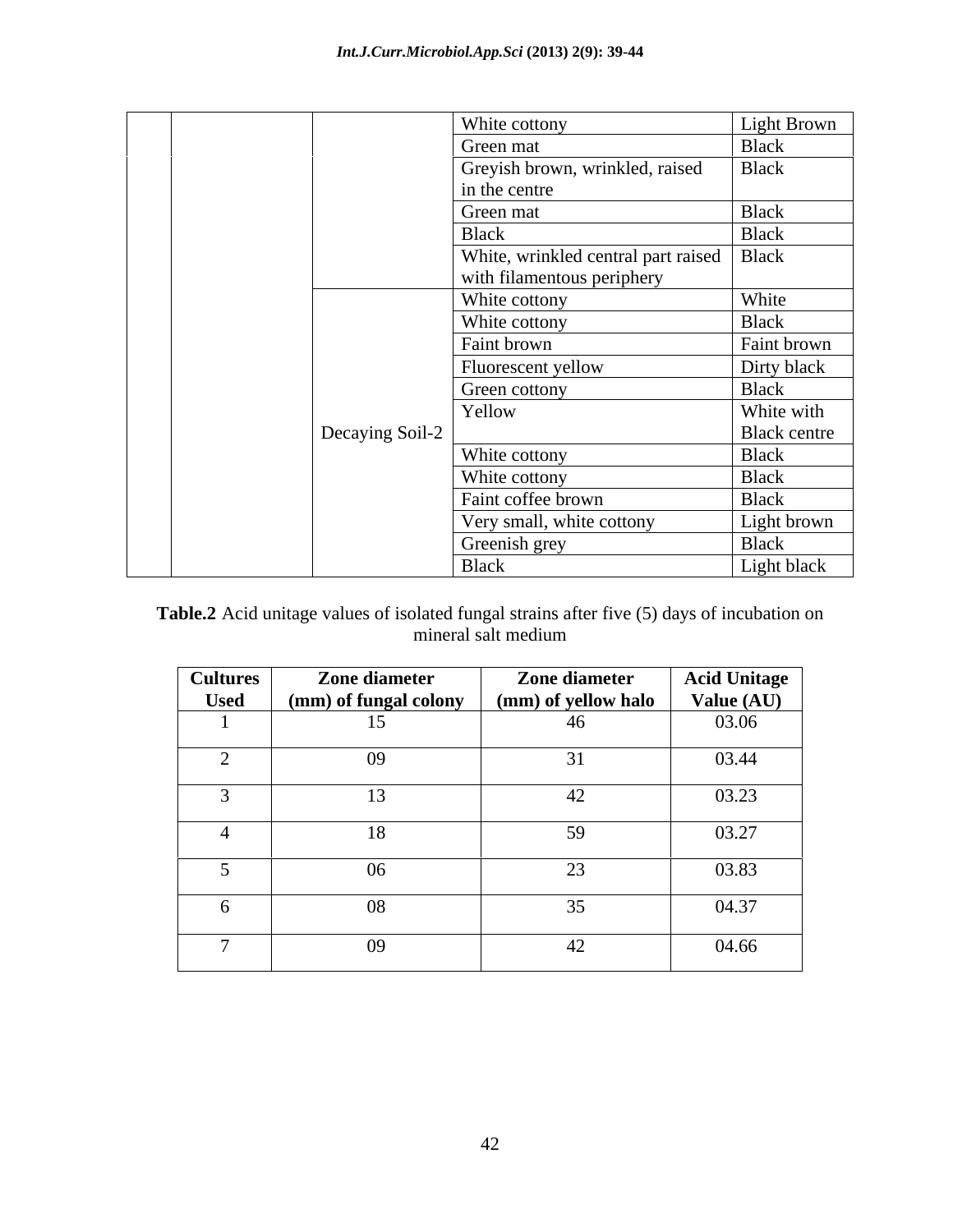

**Figure.1** isolation of fungal cultures on potato dextrose agar plates

 **Figure.2** isolation of fungal cultures on potato dextrose agar plates



**Figure.3** Production of organic acid on modified mineral salt medium